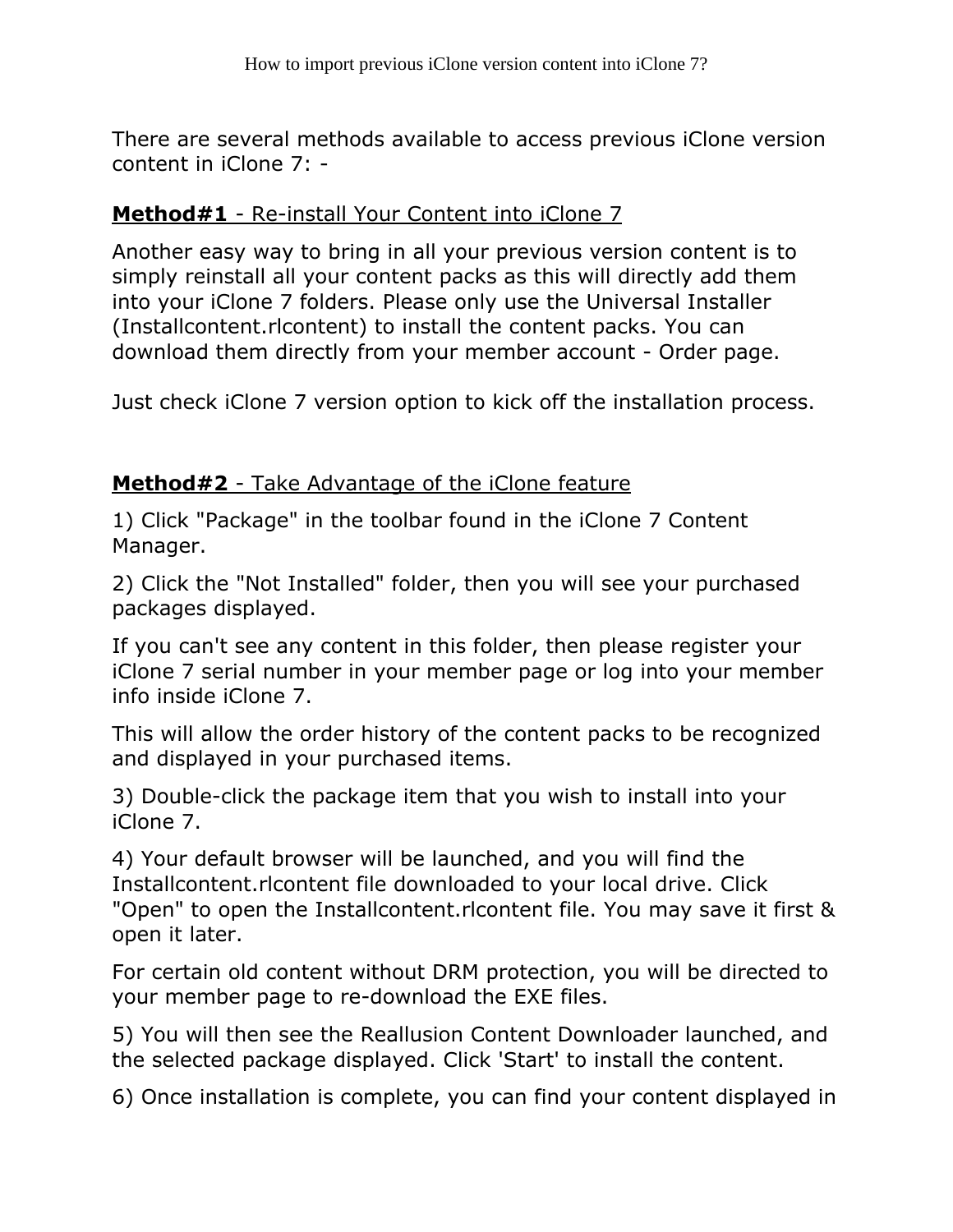the Pack Template inside the iClone 7 Content Manager.

All type of files in this pack will show under the pack folder.

Note: If you prefer for iClone previous version content to stay where they are, you can access the "Package" toolbar for the Custom folder inside the iClone 7 Content Manager.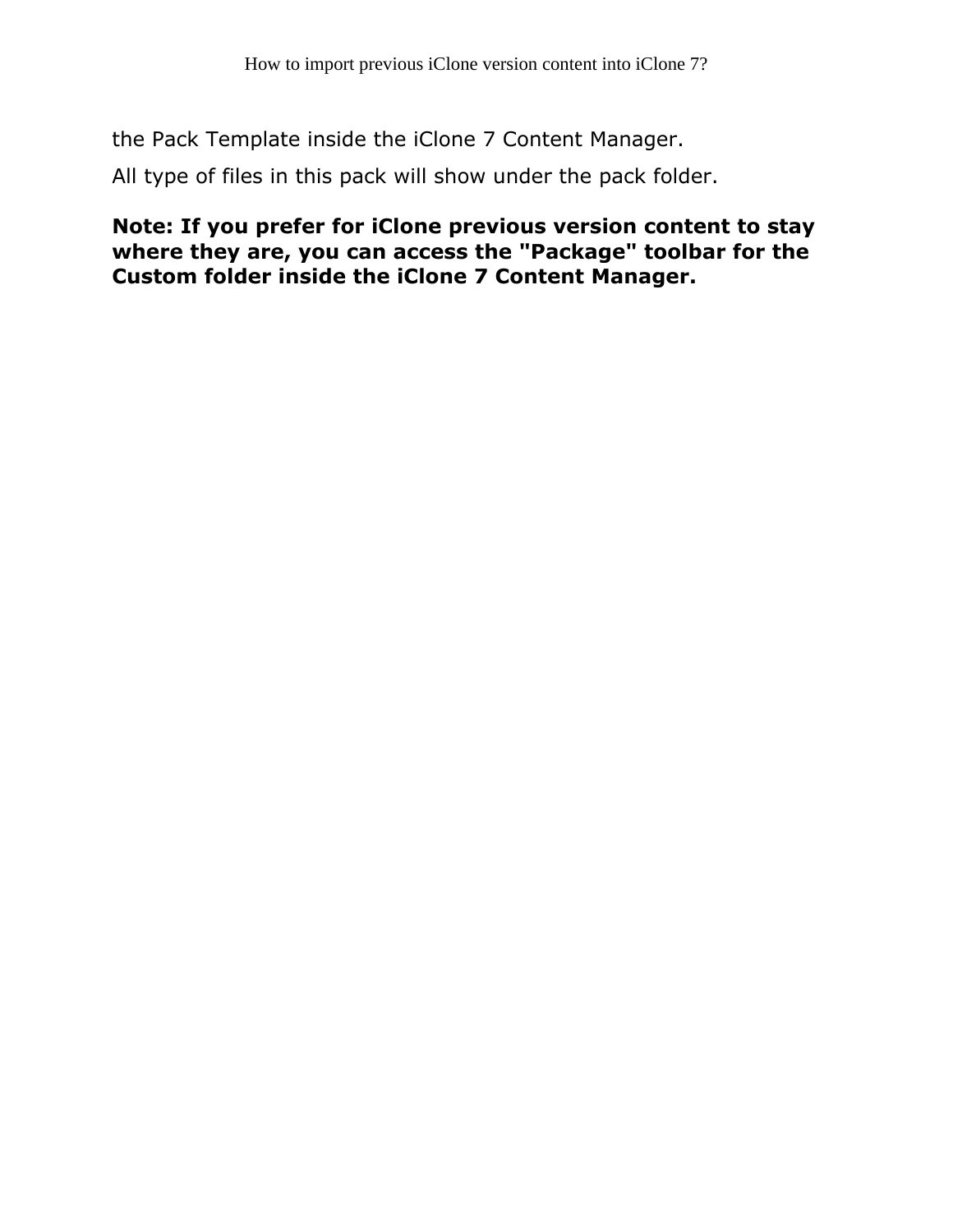How to import previous iClone version content into iClone 7?